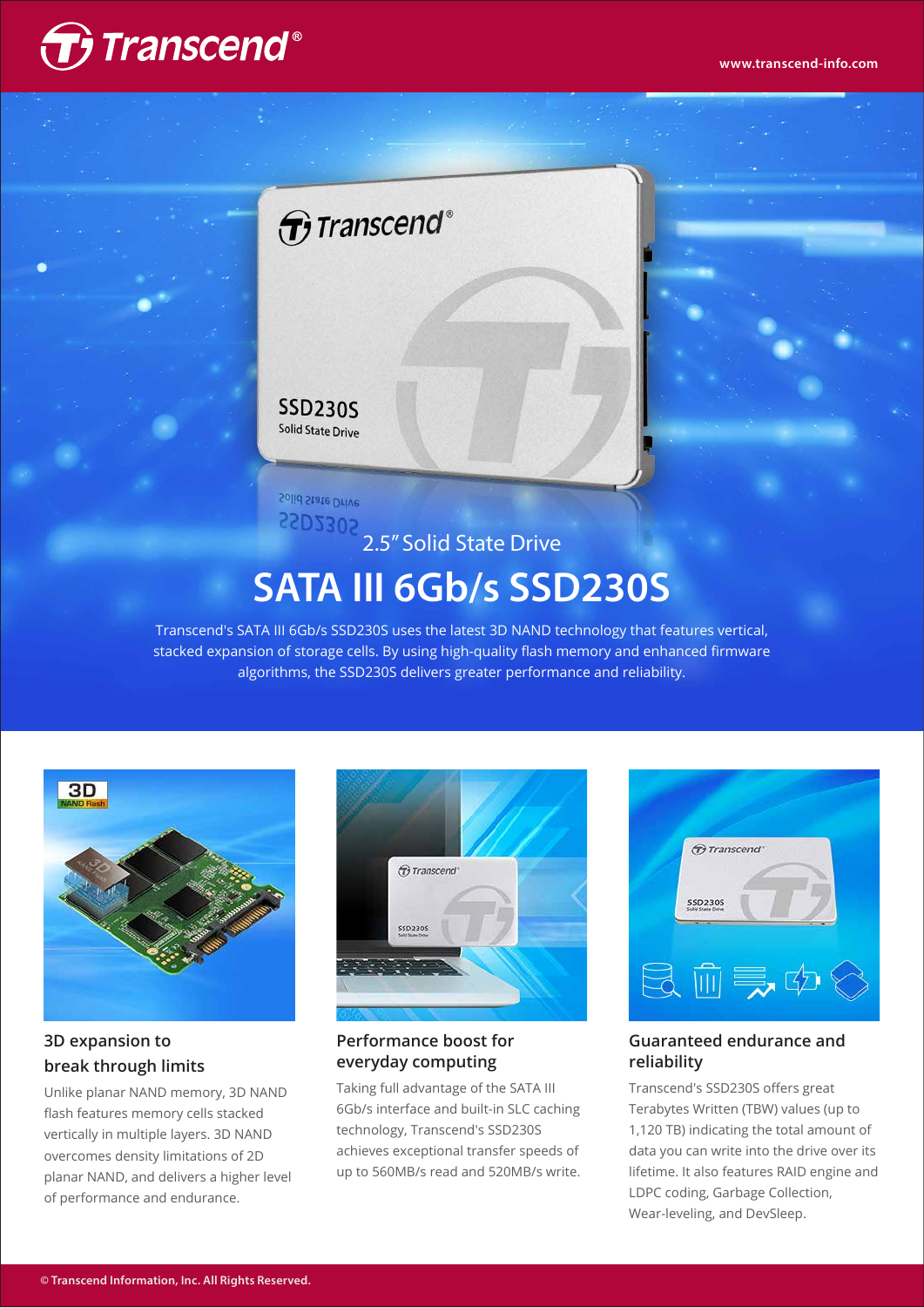



### 2.5" Solid State Drive **SATA III 6Gb/s SSD230S**

- ・Up to 560 MB/s read; 520 MB/s write
- ・3D NAND flash memory and DDR3 DRAM cache
- ・Engineered with a RAID engine and LDPC (Low-Density Parity Check) coding to ensure data integrity; built-in SLC caching technology for exceptional transfer speeds
- ・Supports DevSleep ultra low power state, S.M.A.R.T., TRIM, and NCQ commands
- ・Download the SSD Scope software from Transcend's official website



**SSD Scope Software**

Transcend SSD Scope is advanced, user-friendly software that makes it easy to ensure your Transcend SSD remains healthy, and continues to run fast and error-free by determining the condition and optimizing the performance of your drive.

#### Features Specification

| Appearance                   |                                                    |  |  |  |
|------------------------------|----------------------------------------------------|--|--|--|
| Dimensions (Max.)            | 100 mm x 69.85 mm x 6.8 mm (3.94" x 2.75" x 0.28") |  |  |  |
| Weight (Max.)                | 53 g (1.87 oz)                                     |  |  |  |
| Storage                      |                                                    |  |  |  |
| Flash Type                   | 3D NAND flash                                      |  |  |  |
| Capacity                     | 128GB / 256GB / 512GB / 1TB / 2TB                  |  |  |  |
| <b>Operating Environment</b> |                                                    |  |  |  |
| <b>Operating Temperature</b> | $0^{\circ}$ C (32°F) ~ 70°C (158°F)                |  |  |  |
| <b>Operating Voltage</b>     | 5V±5%                                              |  |  |  |
| Performance                  |                                                    |  |  |  |

| CITULITULICU                                     |                                                                                |  |  |  |
|--------------------------------------------------|--------------------------------------------------------------------------------|--|--|--|
| Sequential Read/Write<br>(CrystalDiskMark, max.) | Read: 560 MB/s<br>Write: 520 MB/s                                              |  |  |  |
| 4K Random Read/Write<br>(lOmeter, max.)          | Read: 85,000 IOPS<br>Write: 89,000 IOPS                                        |  |  |  |
| Mean Time Between Failures<br>(MTBF)             | 1,000,000 hour(s)                                                              |  |  |  |
| Terabytes Written (Max.)                         | 1120 TB                                                                        |  |  |  |
| Drive Writes Per Day<br>(DWPD)                   | $0.3$ (5 yrs)                                                                  |  |  |  |
| <b>Note</b>                                      | Speed may vary due to host hardware, software, usage,<br>and storage capacity. |  |  |  |
| Warranty                                         |                                                                                |  |  |  |
| Certificate                                      | CE/FCC/BSMI                                                                    |  |  |  |
| Warranty                                         | Five-year Limited Warranty                                                     |  |  |  |
|                                                  |                                                                                |  |  |  |

#### Ordering Information

| 128GB | TS128GSSD230S |
|-------|---------------|
| 256GB | TS256GSSD230S |
| 512GB | TS512GSSD230S |
| 1TB   | TS1TSSD230S   |
| 2TB   | TS2TSSD230S   |
|       |               |

Product specifications are subject to change without notice. Pictures shown may differ from actual products. When used as a storage capacity unit, one terabyte (TB) = one trillion bytes. Total accessible capacity varies depending on operating environment.